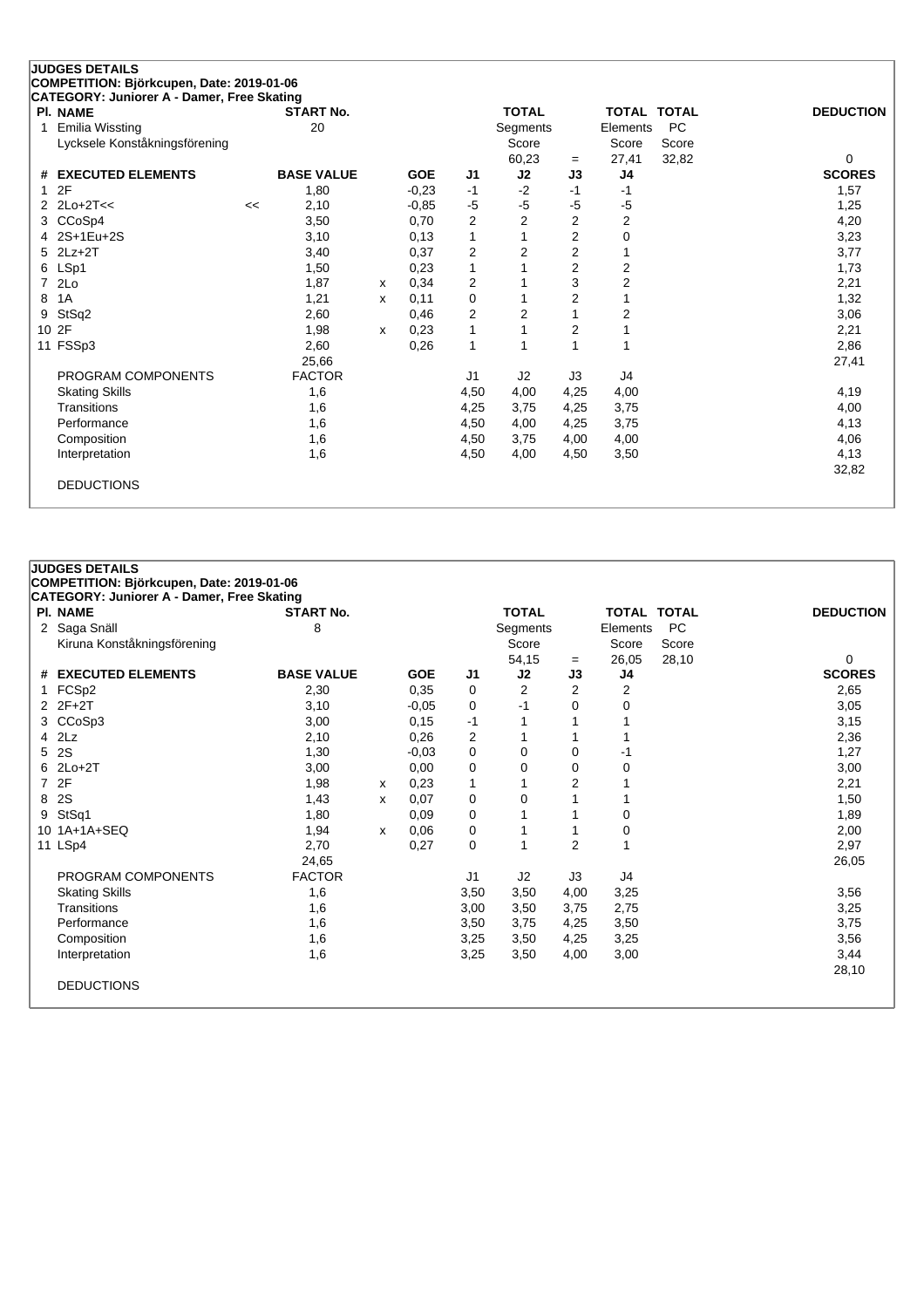| CATEGORY: Juniorer A - Damer, Free Skating<br><b>PI. NAME</b> |   | <b>START No.</b>  |   |            |              | <b>TOTAL</b>   |                | <b>TOTAL TOTAL</b> |           | <b>DEDUCTION</b> |
|---------------------------------------------------------------|---|-------------------|---|------------|--------------|----------------|----------------|--------------------|-----------|------------------|
| Emma Stålberg<br>3                                            |   | 18                |   |            |              | Segments       |                | Elements           | <b>PC</b> |                  |
| Skellefteå Konståkningsförening                               |   |                   |   |            |              | Score          |                | Score              | Score     |                  |
|                                                               |   |                   |   |            |              | 53,39          | $=$            | 24,29              | 29,10     | 0                |
| # EXECUTED ELEMENTS                                           |   | <b>BASE VALUE</b> |   | <b>GOE</b> | J1           | J2             | J3             | J4                 |           | <b>SCORES</b>    |
| $2S+2Lo$                                                      |   | 3,00              |   | 0,17       | 1            |                |                |                    |           | 3,17             |
| $2F+2T$<br>2                                                  |   | 3,10              |   | 0,27       | 1            | $\overline{2}$ | $\overline{2}$ |                    |           | 3,37             |
| 3<br>1A                                                       |   | 1,10              |   | 0,14       | 1            | $\overline{2}$ | $\Omega$       | $\overline{2}$     |           | 1,24             |
| FCSp1<br>4                                                    |   | 1,90              |   | 0,24       | 0            |                | $\overline{2}$ | $\overline{c}$     |           | 2,14             |
| 2F<br>5                                                       |   | 1,80              |   | 0,18       | 0            |                | 2              |                    |           | 1,98             |
| 2Lz e<br>6                                                    | e | 1,58              |   | $-0,47$    | $-3$         | -3             | -3             | $-3$               |           | 1,11             |
| StSq1                                                         |   | 1,80              |   | 0,05       | 0            | 0              |                | $\mathbf 0$        |           | 1,85             |
| CCoSp3<br>8                                                   |   | 3,00              |   | 0,45       | 0            | $\overline{2}$ | 3              |                    |           | 3,45             |
| 1Lz e<br>9                                                    | е | 0,50              | x | $-0,18$    | $-4$         | $-4$           | -4             | $-4$               |           | 0,32             |
| 10 2Lo+2T                                                     |   | 3,30              | x | 0,21       | $\mathbf{1}$ |                | 2              | 1                  |           | 3,51             |
| 11 FSSp1                                                      |   | 2,00              |   | 0,15       | $\mathbf 0$  |                |                | 1                  |           | 2,15             |
|                                                               |   | 23,08             |   |            |              |                |                |                    |           | 24,29            |
| PROGRAM COMPONENTS                                            |   | <b>FACTOR</b>     |   |            | J1           | J2             | J3             | J4                 |           |                  |
| <b>Skating Skills</b>                                         |   | 1,6               |   |            | 4,00         | 3,75           | 4,00           | 3,50               |           | 3,81             |
| Transitions                                                   |   | 1,6               |   |            | 3,50         | 3,25           | 3,75           | 3,25               |           | 3,44             |
| Performance                                                   |   | 1,6               |   |            | 3,75         | 3,50           | 4,50           | 3,50               |           | 3,81             |
| Composition                                                   |   | 1,6               |   |            | 3,75         | 3,00           | 4,25           | 3,25               |           | 3,56             |
| Interpretation                                                |   | 1,6               |   |            | 3,75         | 3,25           | 4,25           | 3,00               |           | 3,56             |
|                                                               |   |                   |   |            |              |                |                |                    |           | 29,10            |

| PI. NAME                     |   | <b>START No.</b>  |   |            |                | <b>TOTAL</b> |          | <b>TOTAL TOTAL</b> |       | <b>DEDUCTION</b> |
|------------------------------|---|-------------------|---|------------|----------------|--------------|----------|--------------------|-------|------------------|
| 4 Ebba Nabb                  |   | 15                |   |            |                | Segments     |          | Elements           | PC    |                  |
| Umeå IK Konståkningsförening |   |                   |   |            |                | Score        |          | Score              | Score |                  |
|                              |   |                   |   |            |                | 52,34        | $=$      | 24,83              | 27,51 | 0                |
| # EXECUTED ELEMENTS          |   | <b>BASE VALUE</b> |   | <b>GOE</b> | J <sub>1</sub> | J2           | J3       | J4                 |       | <b>SCORES</b>    |
| $2S+2T$                      |   | 2,60              |   | 0,00       | 0              | 0            | $\Omega$ | 0                  |       | 2,60             |
| $2$ $2Lz$                    |   | 2,10              |   | $-0.37$    | $-1$           | $-2$         | -1       | $-3$               |       | 1,73             |
| 3 2Lo                        |   | 1,70              |   | 0,04       | 0              |              | $\Omega$ | 0                  |       | 1,74             |
| 4 FSSp3                      |   | 2,60              |   | 0,13       | $-1$           |              |          |                    |       | 2,73             |
| 5 StSq1                      |   | 1,80              |   | 0,09       | 0              |              |          | $\mathbf 0$        |       | 1,89             |
| 6 2F                         |   | 1,80              |   | 0,00       | 0              | $\mathbf 0$  | $\Omega$ | $\mathbf 0$        |       | 1,80             |
| 7 2F+2T                      |   | 3,41              | х | $-0,05$    | 0              | -1           | 0        | 0                  |       | 3,36             |
| 8 CSp3                       |   | 2,30              |   | 0,17       | $\mathbf{1}$   | -1           | 2        |                    |       | 2,47             |
| 9 1A+1Eu+2S                  |   | 3,19              | х | $-0,10$    | 0              | $-1$         | $\Omega$ | -2                 |       | 3,09             |
| 10 2Lo                       |   | 1,87              | х | 0,00       | 0              | -1           |          | 0                  |       | 1,87             |
| 11 CCoSp2V                   | V | 1,88              |   | $-0.33$    | $-2$           | -1           | $-2$     | $-2$               |       | 1,55             |
|                              |   | 25,25             |   |            |                |              |          |                    |       | 24,83            |
| PROGRAM COMPONENTS           |   | <b>FACTOR</b>     |   |            | J1             | J2           | J3       | J4                 |       |                  |
| <b>Skating Skills</b>        |   | 1,6               |   |            | 3,75           | 3,25         | 3,50     | 3,00               |       | 3,38             |
| Transitions                  |   | 1,6               |   |            | 3,50           | 3,25         | 3,75     | 2,75               |       | 3,31             |
| Performance                  |   | 1,6               |   |            | 3,75           | 3,25         | 4,00     | 3,00               |       | 3,50             |
| Composition                  |   | 1,6               |   |            | 3,75           | 3,50         | 4,00     | 3,00               |       | 3,56             |
| Interpretation               |   | 1,6               |   |            | 3,50           | 3,50         | 4,25     | 2,50               |       | 3,44             |
|                              |   |                   |   |            |                |              |          |                    |       | 27,51            |
| <b>DEDUCTIONS</b>            |   |                   |   |            |                |              |          |                    |       |                  |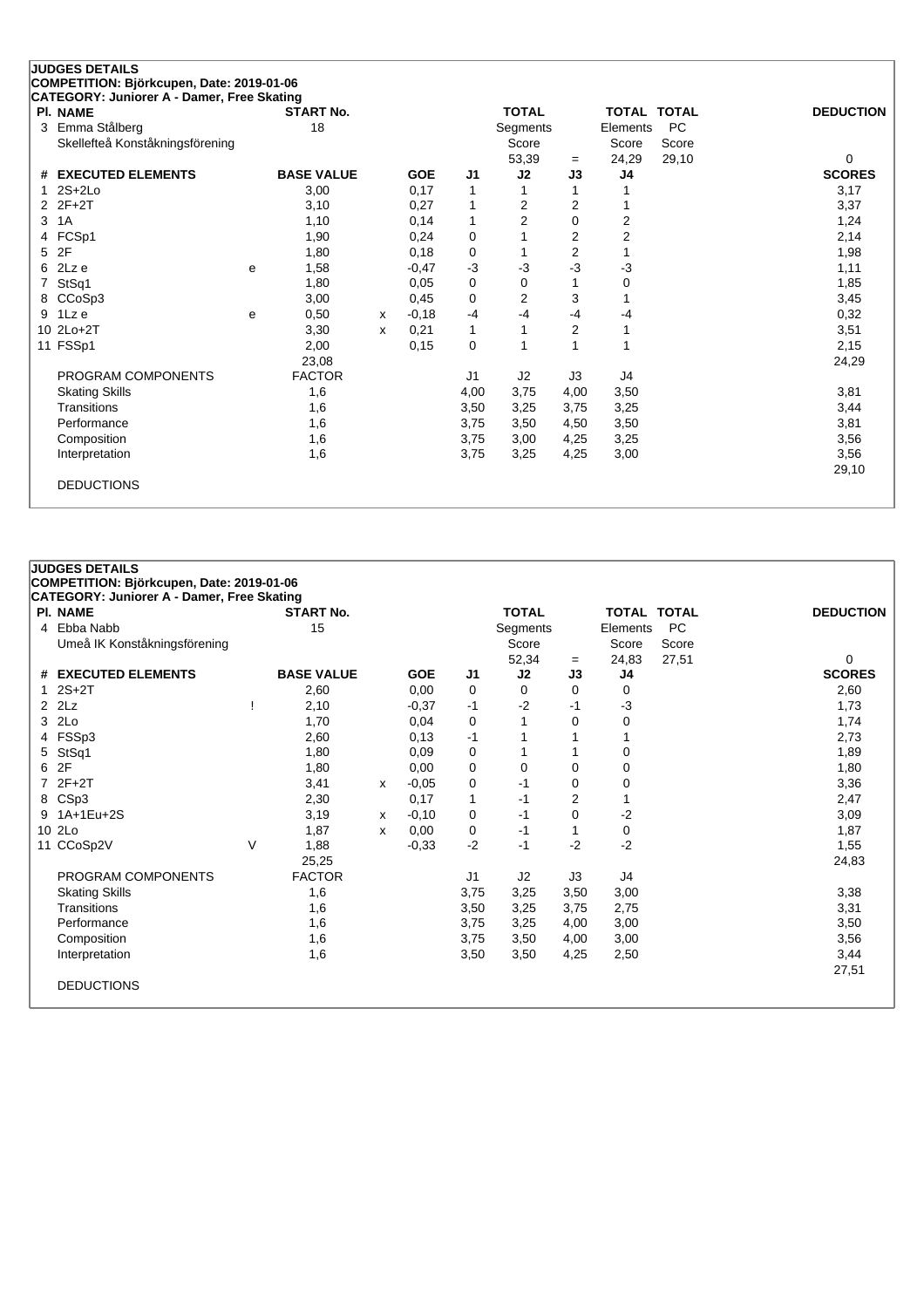|    | <b>JUDGES DETAILS</b>                      |                |                   |              |            |                |                |          |                         |           |                  |
|----|--------------------------------------------|----------------|-------------------|--------------|------------|----------------|----------------|----------|-------------------------|-----------|------------------|
|    | COMPETITION: Björkcupen, Date: 2019-01-06  |                |                   |              |            |                |                |          |                         |           |                  |
|    | CATEGORY: Juniorer A - Damer, Free Skating |                |                   |              |            |                |                |          |                         |           |                  |
|    | <b>PI. NAME</b>                            |                | <b>START No.</b>  |              |            |                | <b>TOTAL</b>   |          | <b>TOTAL TOTAL</b>      |           | <b>DEDUCTION</b> |
| 5  | Saga Ljunggren                             |                | 19                |              |            |                | Segments       |          | Elements                | <b>PC</b> |                  |
|    | Umeå IK Konståkningsförening               |                |                   |              |            |                | Score          |          | Score                   | Score     |                  |
|    |                                            |                |                   |              |            |                | 50,86          | $=$      | 25,04                   | 26,82     |                  |
| #  | <b>EXECUTED ELEMENTS</b>                   |                | <b>BASE VALUE</b> |              | <b>GOE</b> | J1             | J2             | J3       | J4                      |           | <b>SCORES</b>    |
|    | $2Lz11Eu+2S2$                              | $\prec$        | 3,06              |              | $-0,55$    | $-4$           | $-4$           | $-3$     | $-3$                    |           | 2,51             |
|    | $2$ $2$ $Lo+2$ T<                          | $\,<\,$        | 2,68              |              | $-0.34$    | $-2$           | $-2$           | $-2$     | $-2$                    |           | 2,34             |
|    | $2S+2T<$                                   | $\overline{a}$ | 2,28              |              | $-0.29$    | $-2$           | $-3$           | $-2$     | $-2$                    |           | 1,99             |
| 4  | FSSp4                                      |                | 3,00              |              | 0,30       | $-1$           | $\overline{2}$ |          | $\overline{\mathbf{c}}$ |           | 3,30             |
| 5  | 2F                                         |                | 1,80              |              | 0.05       | 0              | 0              |          | $\mathbf 0$             |           | 1,85             |
| 6  | 1A                                         |                | 1,10              |              | 0,03       | $\mathbf 0$    | $\Omega$       |          | $\Omega$                |           | 1,13             |
| 7  | 2F<                                        | $\,<\,$        | 1,49              | x            | $-0,68$    | $-5$           | -5             | $-5$     | $-5$                    |           | 0,81             |
| 8  | FCCoSp4                                    |                | 3,50              |              | 0,09       | $-1$           | 2              |          | -1                      |           | 3,59             |
| 9  | StSq1                                      |                | 1,80              |              | 0.00       | $-1$           |                | $\Omega$ | $\mathbf 0$             |           | 1,80             |
| 10 | 2Lo                                        |                | 1,87              | $\mathsf{x}$ | 0,00       | 0              | 0              | 0        | 0                       |           | 1,87             |
| 11 | CCoSp4                                     |                | 3,50              |              | 0,35       | $\Omega$       | $\overline{2}$ |          | 1                       |           | 3,85             |
|    |                                            |                | 26,08             |              |            |                |                |          |                         |           | 25,04            |
|    | PROGRAM COMPONENTS                         |                | <b>FACTOR</b>     |              |            | J <sub>1</sub> | J2             | J3       | J4                      |           |                  |
|    | <b>Skating Skills</b>                      |                | 1,6               |              |            | 3,50           | 3,75           | 3,75     | 3,25                    |           | 3,56             |
|    | Transitions                                |                | 1,6               |              |            | 3,00           | 3,25           | 3,75     | 2,75                    |           | 3,19             |
|    | Performance                                |                | 1,6               |              |            | 3,50           | 3,75           | 3,25     | 3,00                    |           | 3,38             |
|    | Composition                                |                | 1,6               |              |            | 3,50           | 3,50           | 3,50     | 3,00                    |           | 3,38             |
|    | Interpretation                             |                | 1,6               |              |            | 3,25           | 3,50           | 3,25     | 3,00                    |           | 3,25             |
|    |                                            |                |                   |              |            |                |                |          |                         |           | 26,82            |
|    | <b>DEDUCTIONS</b>                          |                |                   |              |            |                |                |          |                         |           |                  |
|    | Fall: 1                                    |                |                   |              |            |                |                |          |                         |           |                  |

| <b>JUDGES DETAILS</b><br>COMPETITION: Björkcupen, Date: 2019-01-06 |                   |   |            |      |                |                |                    |           |                  |
|--------------------------------------------------------------------|-------------------|---|------------|------|----------------|----------------|--------------------|-----------|------------------|
| <b>CATEGORY: Juniorer A - Damer, Free Skating</b>                  |                   |   |            |      |                |                |                    |           |                  |
| <b>PI. NAME</b>                                                    | <b>START No.</b>  |   |            |      | <b>TOTAL</b>   |                | <b>TOTAL TOTAL</b> |           | <b>DEDUCTION</b> |
| 6 Hannah Alm                                                       | 16                |   |            |      | Segments       |                | Elements           | <b>PC</b> |                  |
| Konståkningsklubben Iskristallen Sun                               |                   |   |            |      | Score          |                | Score              | Score     |                  |
|                                                                    |                   |   |            |      | 50,15          | $=$            | 25,04              | 25,11     | $\Omega$         |
| # EXECUTED ELEMENTS                                                | <b>BASE VALUE</b> |   | <b>GOE</b> | J1   | J2             | J3             | J4                 |           | <b>SCORES</b>    |
| CCoSp3                                                             | 3,00              |   | 0,38       | 0    |                | $\overline{2}$ | 2                  |           | 3,38             |
| 2 2F                                                               | 1,80              |   | 0,14       | 0    |                |                |                    |           | 1,94             |
| 3 2Lo+1Eu+2S                                                       | 3,50              |   | 0,00       | 0    | 0              | 0              | 0                  |           | 3,50             |
| $4$ $2Lz$                                                          | 2,10              |   | 0,16       | 1    | $\overline{2}$ | 0              | 0                  |           | 2,26             |
| 5 FCSpB                                                            | 1,60              |   | 0,00       | -1   | 0              |                | 0                  |           | 1,60             |
| $62F+2T$                                                           | 3,10              |   | 0,00       | 0    | 0              | $\Omega$       | 0                  |           | 3,10             |
| 7 2Lo                                                              | 1,87              | X | 0,09       | 0    | 1              |                | 0                  |           | 1,96             |
| 8 StSq1                                                            | 1,80              |   | $-0,18$    | $-1$ | $-2$           | $-1$           | 0                  |           | 1,62             |
| $9 2S + 2T$                                                        | 2,86              | X | 0,03       | 0    | 1              | 0              | 0                  |           | 2,89             |
| 10 1A                                                              | 1,21              | X | 0,00       | 0    | 0              | 0              | 0                  |           | 1,21             |
| 11 LSp1                                                            | 1,50              |   | 0,08       | 0    | 1              |                | 0                  |           | 1,58             |
|                                                                    | 24,34             |   |            |      |                |                |                    |           | 25,04            |
| PROGRAM COMPONENTS                                                 | <b>FACTOR</b>     |   |            | J1   | J2             | J3             | J4                 |           |                  |
| <b>Skating Skills</b>                                              | 1,6               |   |            | 3,25 | 3,00           | 3,50           | 3,25               |           | 3,25             |
| Transitions                                                        | 1,6               |   |            | 2,75 | 2,75           | 3,25           | 3,00               |           | 2,94             |
| Performance                                                        | 1,6               |   |            | 3,50 | 3,25           | 3,50           | 3,25               |           | 3,38             |
| Composition                                                        | 1,6               |   |            | 3,25 | 3,00           | 3,00           | 3,00               |           | 3,06             |
| Interpretation                                                     | 1,6               |   |            | 3,25 | 3,00           | 3,00           | 3,00               |           | 3,06             |
|                                                                    |                   |   |            |      |                |                |                    |           | 25,11            |
| <b>DEDUCTIONS</b>                                                  |                   |   |            |      |                |                |                    |           |                  |
|                                                                    |                   |   |            |      |                |                |                    |           |                  |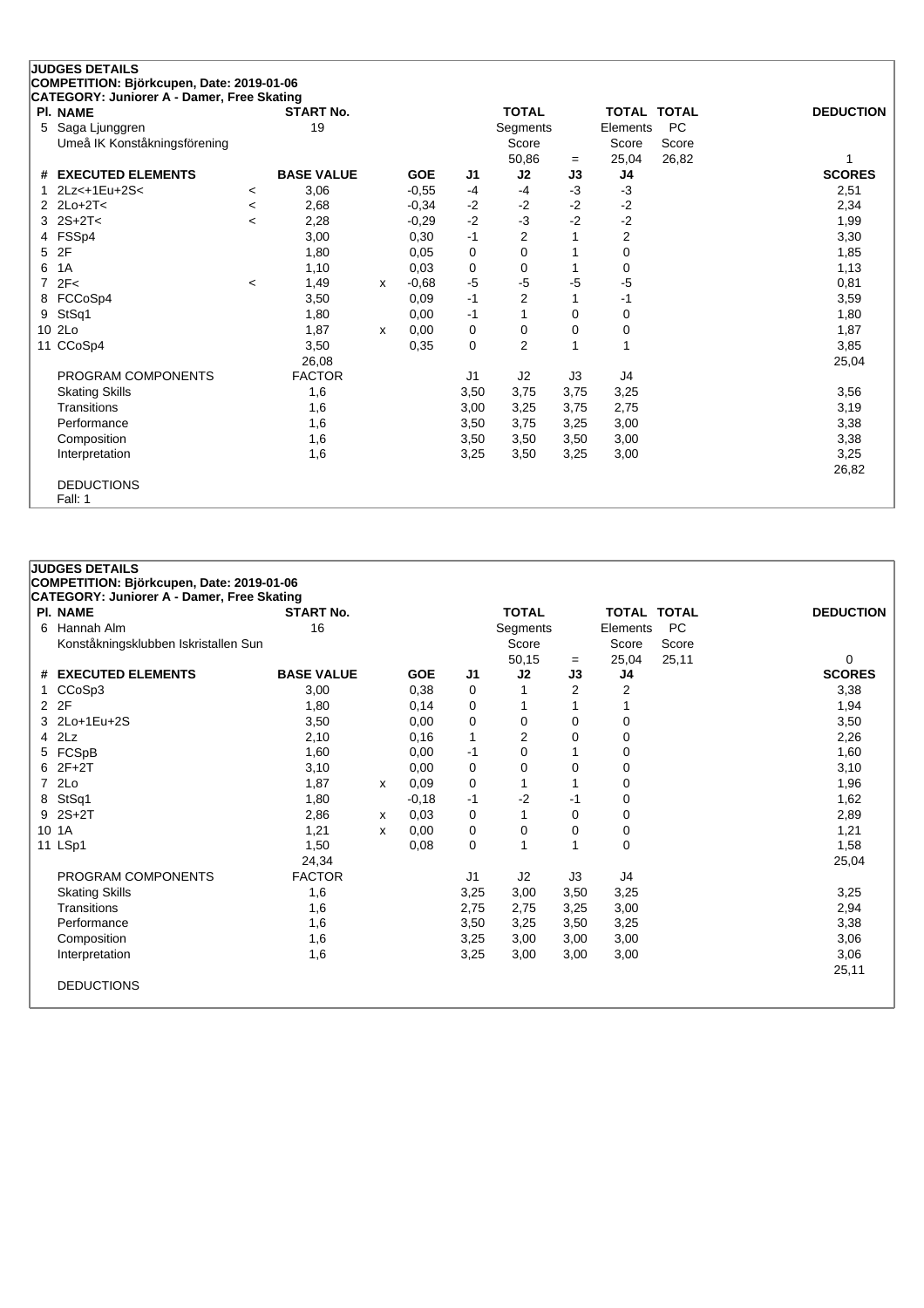| <b>JUDGES DETAILS</b>                                                                   |       |                   |              |            |      |              |                |          |                    |                  |
|-----------------------------------------------------------------------------------------|-------|-------------------|--------------|------------|------|--------------|----------------|----------|--------------------|------------------|
| COMPETITION: Björkcupen, Date: 2019-01-06<br>CATEGORY: Juniorer A - Damer, Free Skating |       |                   |              |            |      |              |                |          |                    |                  |
| <b>PI. NAME</b>                                                                         |       | <b>START No.</b>  |              |            |      | <b>TOTAL</b> |                |          | <b>TOTAL TOTAL</b> | <b>DEDUCTION</b> |
| Lovisa Hägglund<br>7                                                                    |       | 14                |              |            |      | Segments     |                | Elements | <b>PC</b>          |                  |
| Luleå Konståkningsklubb                                                                 |       |                   |              |            |      | Score        |                | Score    | Score              |                  |
|                                                                                         |       |                   |              |            |      | 50,03        | $=$            | 23,12    | 26,91              | 0                |
| <b>EXECUTED ELEMENTS</b><br>#                                                           |       | <b>BASE VALUE</b> |              | <b>GOE</b> | J1   | J2           | J3             | J4       |                    | <b>SCORES</b>    |
| LSp2                                                                                    |       | 1,90              |              | 0,10       | $-1$ |              | $\overline{2}$ | 0        |                    | 2,00             |
| 1 <sub>L</sub> z<br>2                                                                   |       | 0,60              |              | $-0.29$    | $-4$ | $-5$         | -5             | $-5$     |                    | 0,31             |
| 2Lo<br>3                                                                                |       | 1,70              |              | 0,17       | 1    | 1            | 1              |          |                    | 1,87             |
| 2F<br>4                                                                                 |       | 1,80              |              | $-0,59$    | $-2$ | $-4$         | -3             | $-4$     |                    | 1,21             |
| $2Lz+2T$<br>5                                                                           |       | 3,40              |              | 0,11       | 1    | 0            |                | 0        |                    | 3,51             |
| CCoSp2<br>6                                                                             |       | 2,50              |              | 0.19       | 0    |              |                |          |                    | 2,69             |
| StSq2                                                                                   |       | 2,60              |              | 0,07       | 0    |              | 0              | 0        |                    | 2,67             |
| $2S+2T$<br>8                                                                            |       | 2,86              | $\mathsf{x}$ | 0.03       | 0    | 0            |                | 0        |                    | 2,89             |
| 2Lo<br>9                                                                                |       | 1,87              | x            | $-0,51$    | $-2$ | $-4$         | $-2$           | -4       |                    | 1,36             |
| 10 FCCoSp2                                                                              |       | 2,50              |              | $-0,19$    | $-2$ | $-1$         | 0              | 0        |                    | 2,31             |
| 11 1A+1Eu<+2S<                                                                          | $\,<$ | 2,71              | $\mathsf{x}$ | $-0,41$    | $-4$ | $-4$         | -4             | $-3$     |                    | 2,30             |
|                                                                                         |       | 24,44             |              |            |      |              |                |          |                    | 23,12            |
| PROGRAM COMPONENTS                                                                      |       | <b>FACTOR</b>     |              |            | J1   | J2           | J3             | J4       |                    |                  |
| <b>Skating Skills</b>                                                                   |       | 1,6               |              |            | 3,75 | 3,50         | 3,75           | 3,00     |                    | 3,50             |
| Transitions                                                                             |       | 1,6               |              |            | 3,25 | 3,25         | 3,50           | 3,00     |                    | 3,25             |
| Performance                                                                             |       | 1,6               |              |            | 3,50 | 3,25         | 3,25           | 2,75     |                    | 3,19             |
| Composition                                                                             |       | 1,6               |              |            | 3,75 | 3,50         | 3,50           | 3,25     |                    | 3,50             |
| Interpretation                                                                          |       | 1,6               |              |            | 3,50 | 3,75         | 3,25           | 3,00     |                    | 3,38             |
|                                                                                         |       |                   |              |            |      |              |                |          |                    | 26,91            |
| <b>DEDUCTIONS</b>                                                                       |       |                   |              |            |      |              |                |          |                    |                  |
|                                                                                         |       |                   |              |            |      |              |                |          |                    |                  |

| CATEGORY: Juniorer A - Damer, Free Skating<br>PI. NAME |                          | <b>START No.</b>  |   |            |                | <b>TOTAL</b> |          | <b>TOTAL TOTAL</b> |           | <b>DEDUCTION</b> |
|--------------------------------------------------------|--------------------------|-------------------|---|------------|----------------|--------------|----------|--------------------|-----------|------------------|
| 8 Embla Bergström                                      |                          | 17                |   |            |                | Segments     |          | Elements           | <b>PC</b> |                  |
| Viggbyholms Idrottsklubb                               |                          |                   |   |            |                | Score        |          | Score              | Score     |                  |
|                                                        |                          |                   |   |            |                | 49,11        | $=$      | 22,80              | 26,31     | 0                |
| # EXECUTED ELEMENTS                                    |                          | <b>BASE VALUE</b> |   | <b>GOE</b> | J <sub>1</sub> | J2           | J3       | J <sub>4</sub>     |           | <b>SCORES</b>    |
| $1$ $1$ $1$                                            |                          | 0,60              |   | $-0.09$    | $-2$           | $-2$         | -1       | -1                 |           | 0,51             |
| 2 2F+2T<+2Lo<                                          | $\overline{\phantom{a}}$ | 4,06              |   | $-0.68$    | $-4$           | $-4$         | $-3$     | -4                 |           | 3,38             |
| 3 2S                                                   |                          | 1,30              |   | 0,00       | 0              | 0            | $\Omega$ | 0                  |           | 1,30             |
| 4 FCSp2                                                |                          | 2,30              |   | 0,17       | $\mathbf 0$    | 2            |          | 0                  |           | 2,47             |
| 5 StSq2                                                |                          | 2,60              |   | $-0,13$    | $-1$           | 0            | -1       | 0                  |           | 2,47             |
| $6$ 2F<+2Lo<                                           | $\,<\,$                  | 2,63              |   | $-0,51$    | $-4$           | $-4$         | -3       | -4                 |           | 2,12             |
| $7$ $2Lz$                                              |                          | 2,31              | x | $-0,21$    | $-1$           | -1           | -1       | -1                 |           | 2,10             |
| 8 2S+1A+SEQ                                            |                          | 2,11              | х | 0,00       | 0              | $\Omega$     | $\Omega$ | 0                  |           | 2,11             |
| 9 CCoSp4                                               |                          | 3,50              |   | 0,26       | 0              | 1            |          |                    |           | 3,76             |
| 10 1A                                                  |                          | 1,21              | х | 0,00       | 0              | 0            | 0        | 0                  |           | 1,21             |
| 11 SSp1                                                |                          | 1,30              |   | 0,07       | 0              | 1            |          | 0                  |           | 1,37             |
|                                                        |                          | 23,92             |   |            |                |              |          |                    |           | 22,80            |
| PROGRAM COMPONENTS                                     |                          | <b>FACTOR</b>     |   |            | J1             | J2           | J3       | J4                 |           |                  |
| <b>Skating Skills</b>                                  |                          | 1,6               |   |            | 3,25           | 3,50         | 3,75     | 3,25               |           | 3,44             |
| Transitions                                            |                          | 1,6               |   |            | 2,75           | 3,50         | 3,50     | 2,75               |           | 3,13             |
| Performance                                            |                          | 1,6               |   |            | 3,25           | 3,50         | 3,50     | 3,00               |           | 3,31             |
| Composition                                            |                          | 1,6               |   |            | 3,25           | 3,50         | 3,50     | 3,00               |           | 3,31             |
| Interpretation                                         |                          | 1,6               |   |            | 3,25           | 3,75         | 3,25     | 2,75               |           | 3,25             |
|                                                        |                          |                   |   |            |                |              |          |                    |           | 26,31            |
| <b>DEDUCTIONS</b>                                      |                          |                   |   |            |                |              |          |                    |           |                  |
|                                                        |                          |                   |   |            |                |              |          |                    |           |                  |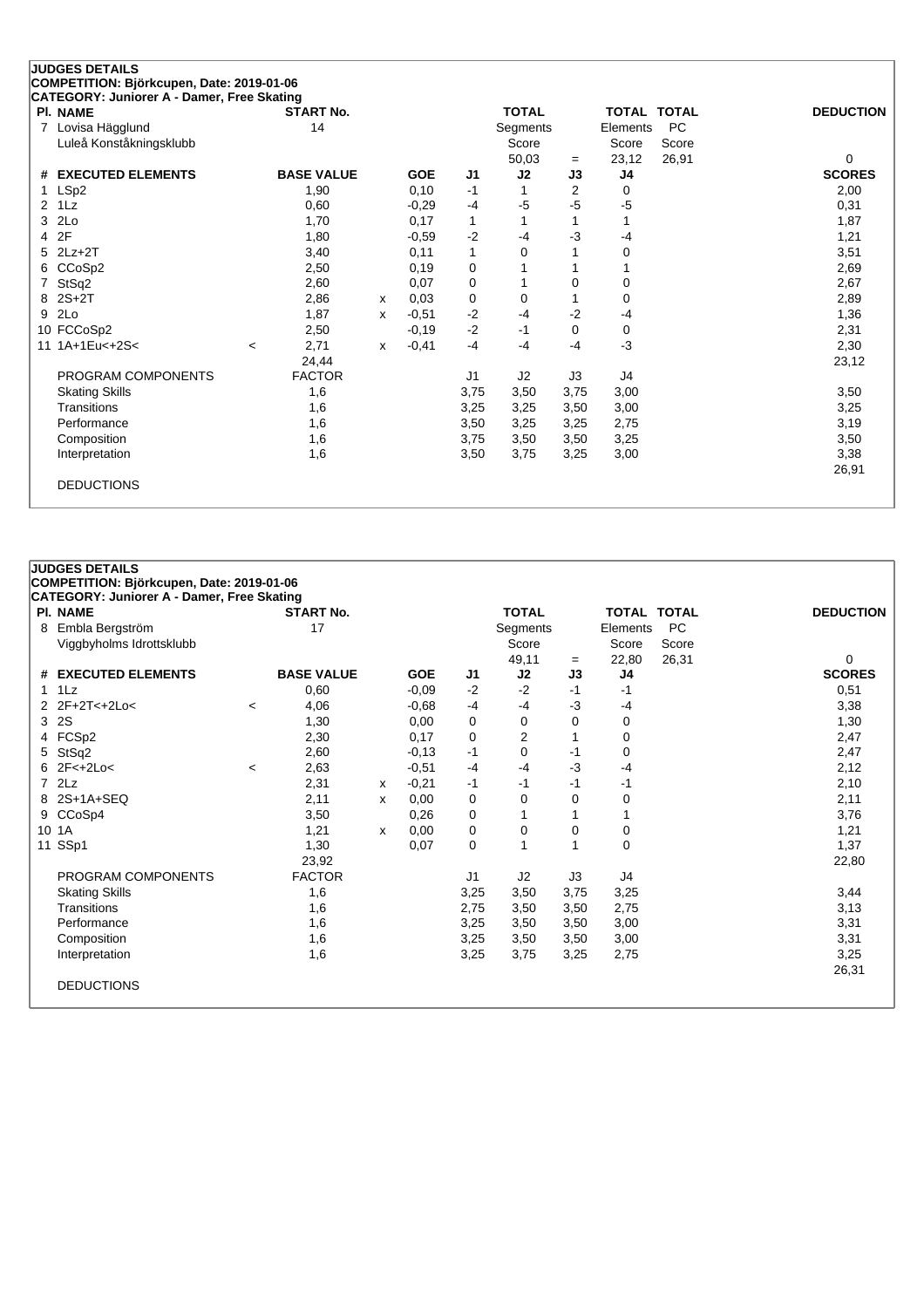|   | <b>JUDGES DETAILS</b>                      |        |                   |   |            |                |              |      |          |                    |                  |
|---|--------------------------------------------|--------|-------------------|---|------------|----------------|--------------|------|----------|--------------------|------------------|
|   | COMPETITION: Björkcupen, Date: 2019-01-06  |        |                   |   |            |                |              |      |          |                    |                  |
|   | CATEGORY: Juniorer A - Damer, Free Skating |        |                   |   |            |                |              |      |          |                    |                  |
|   | <b>PI. NAME</b>                            |        | <b>START No.</b>  |   |            |                | <b>TOTAL</b> |      |          | <b>TOTAL TOTAL</b> | <b>DEDUCTION</b> |
| 9 | Lovisa Thylin                              |        | 13                |   |            |                | Segments     |      | Elements | <b>PC</b>          |                  |
|   | Skellefteå Konståkningsförening            |        |                   |   |            |                | Score        |      | Score    | Score              |                  |
|   |                                            |        |                   |   |            |                | 49,10        | $=$  | 22,77    | 26,33              | 0                |
| # | <b>EXECUTED ELEMENTS</b>                   |        | <b>BASE VALUE</b> |   | <b>GOE</b> | J <sub>1</sub> | J2           | J3   | J4       |                    | <b>SCORES</b>    |
|   | 1A                                         |        | 1,10              |   | 0,06       | 0              |              |      | 0        |                    | 1,16             |
| 2 | 2F                                         |        | 1,80              |   | 0,14       | 1              |              |      | 0        |                    | 1,94             |
| 3 | CCoSp3                                     |        | 3,00              |   | 0,60       | $\mathbf{1}$   | 2            | 3    | 2        |                    | 3,60             |
| 4 | 2Lo                                        |        | 1,70              |   | $-0,21$    | $\mathbf 0$    | $-2$         | $-1$ | $-2$     |                    | 1,49             |
| 5 | $2F+2Lo$                                   |        | 3,50              |   | $-0,41$    | $-1$           | $-3$         | $-2$ | $-3$     |                    | 3,09             |
| 6 | FSSp1                                      |        | 2,00              |   | $-0,10$    | $-1$           | $\Omega$     | 0    | $-1$     |                    | 1,90             |
|   | 2Lz+1Eu+2S<                                | $\leq$ | 3,94              | x | $-0,63$    | $-1$           | $-4$         | -3   | $-4$     |                    | 3,31             |
| 8 | 2S                                         |        | 1,43              | x | 0,07       | 0              |              |      | 0        |                    | 1,50             |
| 9 | StSq1                                      |        | 1,80              |   | $-0,23$    | $-1$           | $-2$         | $-1$ | $-1$     |                    | 1,57             |
|   | 10 2Lz                                     |        | 2,31              | X | $-0,95$    | $-4$           | $-5$         | -4   | $-5$     |                    | 1,36             |
|   | 11 LSp2                                    |        | 1,90              |   | $-0,05$    | $-1$           | $\Omega$     | 1    | $-1$     |                    | 1,85             |
|   |                                            |        | 24,48             |   |            |                |              |      |          |                    | 22,77            |
|   | PROGRAM COMPONENTS                         |        | <b>FACTOR</b>     |   |            | J <sub>1</sub> | J2           | J3   | J4       |                    |                  |
|   | <b>Skating Skills</b>                      |        | 1,6               |   |            | 3,50           | 3,25         | 3,50 | 3,00     |                    | 3,31             |
|   | Transitions                                |        | 1,6               |   |            | 3,25           | 3,25         | 3,25 | 2,75     |                    | 3,13             |
|   | Performance                                |        | 1,6               |   |            | 3,75           | 3,25         | 3,25 | 2,75     |                    | 3,25             |
|   | Composition                                |        | 1,6               |   |            | 3,50           | 3,25         | 3,75 | 3,00     |                    | 3,38             |
|   | Interpretation                             |        | 1,6               |   |            | 3,50           | 3,50         | 3,75 | 2,75     |                    | 3,38             |
|   |                                            |        |                   |   |            |                |              |      |          |                    | 26,33            |
|   | <b>DEDUCTIONS</b>                          |        |                   |   |            |                |              |      |          |                    |                  |
|   |                                            |        |                   |   |            |                |              |      |          |                    |                  |

| <b>CATEGORY: Juniorer A - Damer, Free Skating</b> |         |                   |   |            |                |              |      |                |              |                  |
|---------------------------------------------------|---------|-------------------|---|------------|----------------|--------------|------|----------------|--------------|------------------|
| PI. NAME                                          |         | <b>START No.</b>  |   |            |                | <b>TOTAL</b> |      | TOTAL          | <b>TOTAL</b> | <b>DEDUCTION</b> |
| 10 Liv Forsberg Strömsten                         |         | 10                |   |            |                | Segments     |      | Elements       | <b>PC</b>    |                  |
| Örnsköldsviks Konståkningsklubb                   |         |                   |   |            |                | Score        |      | Score          | Score        |                  |
|                                                   |         |                   |   |            |                | 47,21        | $=$  | 20,80          | 27,41        |                  |
| # EXECUTED ELEMENTS                               |         | <b>BASE VALUE</b> |   | <b>GOE</b> | J <sub>1</sub> | J2           | J3   | J4             |              | <b>SCORES</b>    |
| 12F                                               |         | 1,80              |   | 0,18       | 1              | 0            |      | 2              |              | 1,98             |
| 2 $2Lz$ e                                         | е       | 1,58              |   | $-0,79$    | $-5$           | $-5$         | -5   | -5             |              | 0,79             |
| 3 FCCoSp2                                         |         | 2,50              |   | 0,25       | 0              |              |      | 2              |              | 2,75             |
| 4 2Lo                                             |         | 1,70              |   | $-0,60$    | $-3$           | $-3$         | -4   | -4             |              | 1,10             |
| 5 LSp1                                            |         | 1,50              |   | 0,08       | 0              |              | 0    |                |              | 1,58             |
| $62S+1T$                                          |         | 1,70              |   | 0,00       | 0              | 0            | 0    | 0              |              | 1,70             |
| $7$ 2Lo+2T<                                       | $\,<\,$ | 2,95              | х | $-0,72$    | $-4$           | $-4$         | -5   | -4             |              | 2,23             |
| 8 1A+1Eu+1S                                       |         | 2,20              | х | $-0,14$    | -1             | -1           | -1   | $-2$           |              | 2,06             |
| 9 CCoSp2                                          |         | 2,50              |   | 0, 19      | 0              | 0            |      | $\overline{c}$ |              | 2,69             |
| $10$ $2F<$                                        | $\,<\,$ | 1,49              | х | $-0,24$    | 0              | $-3$         | $-2$ | $-2$           |              | 1,25             |
| 11 StSq2                                          |         | 2,60              |   | 0,07       | 1              | 0            | $-1$ | 1              |              | 2,67             |
|                                                   |         | 22,52             |   |            |                |              |      |                |              | 20,80            |
| PROGRAM COMPONENTS                                |         | <b>FACTOR</b>     |   |            | J <sub>1</sub> | J2           | J3   | J4             |              |                  |
| <b>Skating Skills</b>                             |         | 1,6               |   |            | 3,50           | 3,50         | 3,25 | 3,50           |              | 3,44             |
| Transitions                                       |         | 1,6               |   |            | 3,50           | 3,25         | 3,50 | 3,25           |              | 3,38             |
| Performance                                       |         | 1,6               |   |            | 3,50           | 3,25         | 3,50 | 3,00           |              | 3,31             |
| Composition                                       |         | 1,6               |   |            | 3,75           | 3,50         | 3,50 | 3,25           |              | 3,50             |
| Interpretation                                    |         | 1,6               |   |            | 3,50           | 3,50         | 3,75 | 3,25           |              | 3,50             |
|                                                   |         |                   |   |            |                |              |      |                |              | 27,41            |
| <b>DEDUCTIONS</b>                                 |         |                   |   |            |                |              |      |                |              |                  |
| Fall: 1                                           |         |                   |   |            |                |              |      |                |              |                  |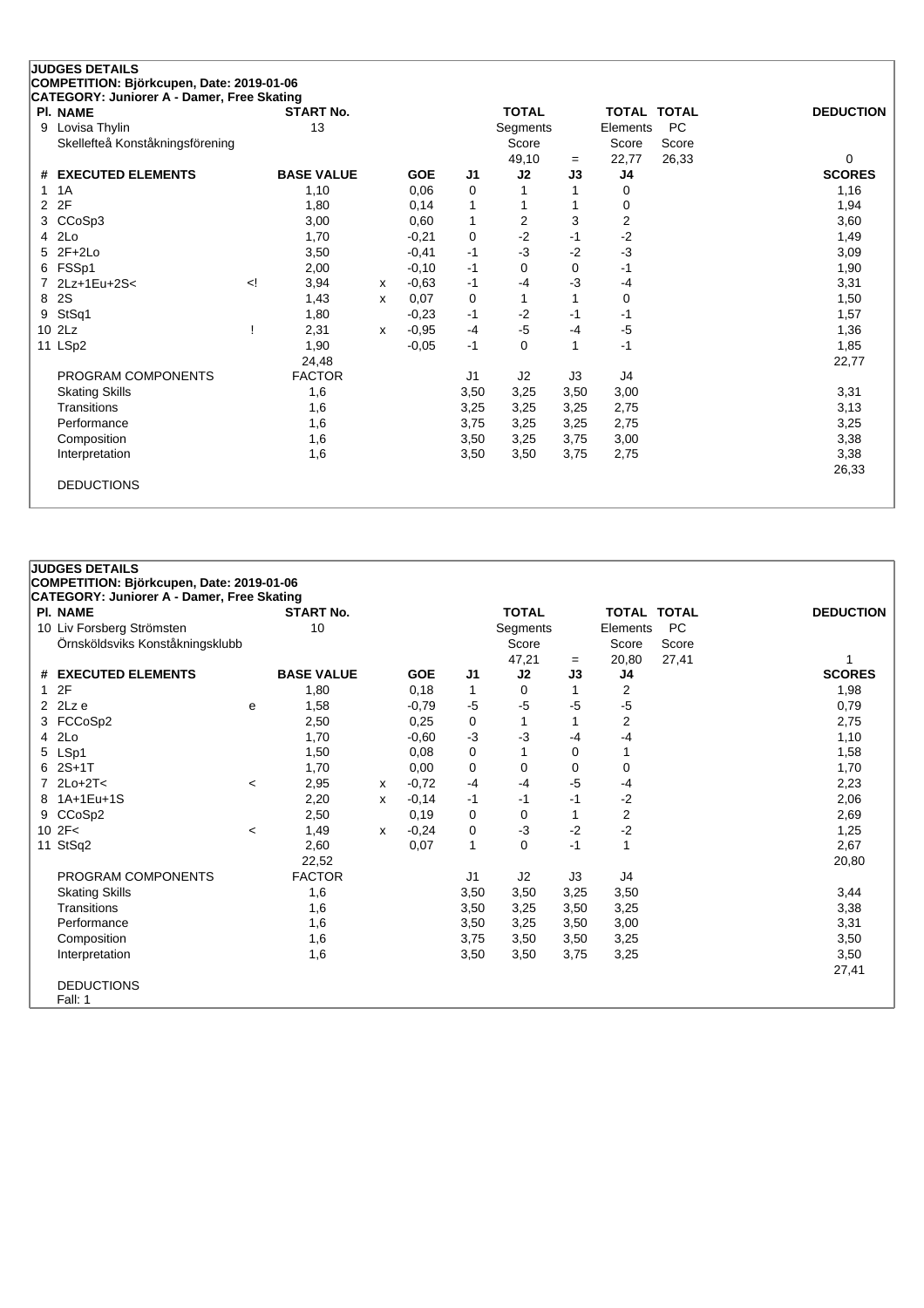|    | <b>JUDGES DETAILS</b>                                         |                          |                   |   |            |                |                |      |                    |           |                  |
|----|---------------------------------------------------------------|--------------------------|-------------------|---|------------|----------------|----------------|------|--------------------|-----------|------------------|
|    | COMPETITION: Björkcupen, Date: 2019-01-06                     |                          |                   |   |            |                |                |      |                    |           |                  |
|    | CATEGORY: Juniorer A - Damer, Free Skating<br><b>PI. NAME</b> |                          | <b>START No.</b>  |   |            |                | <b>TOTAL</b>   |      | <b>TOTAL TOTAL</b> |           | <b>DEDUCTION</b> |
| 11 | Alva Gidlund                                                  |                          | 9                 |   |            |                | Segments       |      | Elements           | <b>PC</b> |                  |
|    | Uppsala Allmänna Konståkningsklubb                            |                          |                   |   |            |                | Score          |      | Score              | Score     |                  |
|    |                                                               |                          |                   |   |            |                | 43,58          | $=$  | 18,57              | 26,01     |                  |
| #  | <b>EXECUTED ELEMENTS</b>                                      |                          | <b>BASE VALUE</b> |   | <b>GOE</b> | J1             | J2             | J3   | J4                 |           | <b>SCORES</b>    |
|    | 2S                                                            |                          | 1,30              |   | $-0,65$    | -5             | $-5$           | $-5$ | $-5$               |           | 0,65             |
| 2  | 2Lo<                                                          | $\,<\,$                  | 1,28              |   | $-0,32$    | $-2$           | $-2$           | $-3$ | $-3$               |           | 0,96             |
| 3  | 2Lz<                                                          | $\overline{\phantom{a}}$ | 1,58              |   | $-0.59$    | $-3$           | $-4$           | $-4$ | $-4$               |           | 0,99             |
| 4  | StSq1                                                         |                          | 1,80              |   | 0,09       | 0              |                | 1    | 0                  |           | 1,89             |
| 5  | 2F<                                                           | $\,<\,$                  | 1,35              |   | $-0.31$    | $-3$           | $-1$           | $-2$ | $-3$               |           | 1,04             |
| 6  | FCSpB                                                         |                          | 1,60              |   | $-0,40$    | $-2$           | $-3$           | $-3$ | $-2$               |           | 1,20             |
|    | 1A+1Eu+2S                                                     |                          | 3,19              | x | $-0.07$    | $-1$           | -1             | 0    | 0                  |           | 3,12             |
| 8  | CCoSp3                                                        |                          | 3,00              |   | 0,30       | 0              |                | 2    | 1                  |           | 3,30             |
| 9  | 2Lo<                                                          | $\,<\,$                  | 1,41              | x | $-0.26$    | $-2$           | $-2$           | $-2$ | $-2$               |           | 1,15             |
| 10 | 1A                                                            |                          | 1,21              | x | 0,00       | 0              | 0              | 0    | 0                  |           | 1,21             |
| 11 | SSp4                                                          |                          | 2,50              |   | 0,56       | $\mathbf{1}$   | 3              | 3    | $\overline{2}$     |           | 3,06             |
|    |                                                               |                          | 20,22             |   |            |                |                |      |                    |           | 18,57            |
|    | PROGRAM COMPONENTS                                            |                          | <b>FACTOR</b>     |   |            | J <sub>1</sub> | J <sub>2</sub> | J3   | J4                 |           |                  |
|    | <b>Skating Skills</b>                                         |                          | 1,6               |   |            | 3,50           | 3,50           | 3,50 | 3,00               |           | 3,38             |
|    | Transitions                                                   |                          | 1,6               |   |            | 3,25           | 3,25           | 3,00 | 2,75               |           | 3,06             |
|    | Performance                                                   |                          | 1,6               |   |            | 3,75           | 3,25           | 3,00 | 2,75               |           | 3,19             |
|    | Composition                                                   |                          | 1,6               |   |            | 3,50           | 3,50           | 3,25 | 3,00               |           | 3,31             |
|    | Interpretation                                                |                          | 1,6               |   |            | 3,50           | 3,75           | 3,25 | 2,75               |           | 3,31             |
|    |                                                               |                          |                   |   |            |                |                |      |                    |           | 26,01            |
|    | <b>DEDUCTIONS</b><br>Fall: 1                                  |                          |                   |   |            |                |                |      |                    |           |                  |

| <b>JUDGES DETAILS</b>                                                                   |    |                   |   |            |                |              |             |                    |       |                  |
|-----------------------------------------------------------------------------------------|----|-------------------|---|------------|----------------|--------------|-------------|--------------------|-------|------------------|
| COMPETITION: Björkcupen, Date: 2019-01-06<br>CATEGORY: Juniorer A - Damer, Free Skating |    |                   |   |            |                |              |             |                    |       |                  |
| <b>PI. NAME</b>                                                                         |    | <b>START No.</b>  |   |            |                | <b>TOTAL</b> |             | <b>TOTAL TOTAL</b> |       | <b>DEDUCTION</b> |
| 12 Alice Röström                                                                        |    | 6                 |   |            |                | Segments     |             | Elements           | PC    |                  |
| Konståkningsklubben Iskristallen Sun                                                    |    |                   |   |            |                | Score        |             | Score              | Score |                  |
|                                                                                         |    |                   |   |            |                | 41,51        | $=$         | 17,10              | 24,41 | 0                |
| # EXECUTED ELEMENTS                                                                     |    | <b>BASE VALUE</b> |   | <b>GOE</b> | J <sub>1</sub> | J2           | J3          | J4                 |       | <b>SCORES</b>    |
| LSp3                                                                                    |    | 2,40              |   | 0,78       | 3              | 3            | 3           | 4                  |       | 3,18             |
| 2Lo+1A+SEQ                                                                              |    | 2,24              |   | $-0,34$    | $-1$           | $-2$         | $-2$        | -3                 |       | 1,90             |
| 1F<br>3                                                                                 |    | 0,50              |   | $-0,03$    | $-1$           | $-1$         | $\Omega$    | 0                  |       | 0,47             |
| $1S+1T$<br>4                                                                            |    | 0,80              |   | $-0,01$    | 0              | $-1$         | $\mathbf 0$ | 0                  |       | 0,79             |
| CCoSp4<br>5                                                                             |    | 3,50              |   | 0,18       | $-1$           | 0            | 2           |                    |       | 3,68             |
| 2S<br>6                                                                                 |    | 1,30              |   | 0,03       | 0              | 0            | $\mathbf 0$ |                    |       | 1,33             |
| FCCoSp1V                                                                                | V  | 1,50              |   | $-0,15$    | -1             | $-1$         | $-2$        | 0                  |       | 1,35             |
| 2F <<br>8                                                                               | << | 0,55              | x | $-0,25$    | $-5$           | -5           | $-5$        | -5                 |       | 0,30             |
| 2Lo<<<br>9                                                                              | << | 0,55              | x | $-0,25$    | $-5$           | -5           | $-5$        | -5                 |       | 0,30             |
| 10 <sup>°</sup><br>1A                                                                   |    | 1,21              | x | $-0,08$    | $-1$           | $-2$         | 0           | 0                  |       | 1,13             |
| 11 StSq2                                                                                |    | 2,60              |   | 0,07       | $-1$           | $\mathbf{1}$ | 1           | 0                  |       | 2,67             |
|                                                                                         |    | 17,15             |   |            |                |              |             |                    |       | 17,10            |
| PROGRAM COMPONENTS                                                                      |    | <b>FACTOR</b>     |   |            | J1             | J2           | J3          | J4                 |       |                  |
| <b>Skating Skills</b>                                                                   |    | 1,6               |   |            | 3,25           | 3,50         | 3,50        | 3,00               |       | 3,31             |
| Transitions                                                                             |    | 1,6               |   |            | 2,75           | 3,25         | 3,25        | 2,75               |       | 3,00             |
| Performance                                                                             |    | 1,6               |   |            | 3,25           | 3,00         | 2,75        | 2,50               |       | 2,88             |
| Composition                                                                             |    | 1,6               |   |            | 3,00           | 3,25         | 3,00        | 3,00               |       | 3,06             |
| Interpretation                                                                          |    | 1,6               |   |            | 3,00           | 3,25         | 3,00        | 2,75               |       | 3,00             |
|                                                                                         |    |                   |   |            |                |              |             |                    |       | 24,41            |

DEDUCTIONS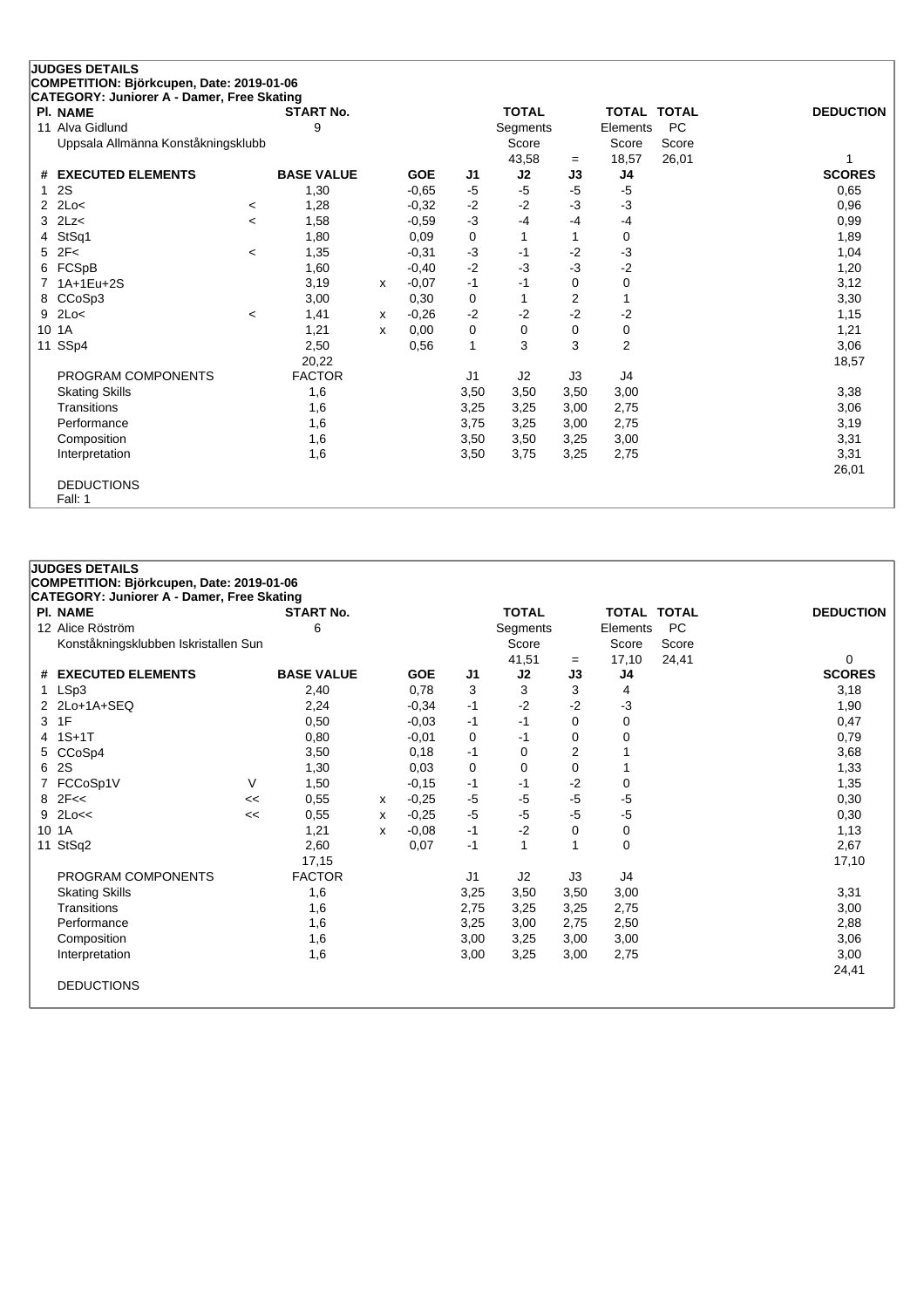| <b>PI. NAME</b>             |    | <b>START No.</b>  |   |            |                | <b>TOTAL</b> |          | <b>TOTAL TOTAL</b> |           | <b>DEDUCTION</b> |
|-----------------------------|----|-------------------|---|------------|----------------|--------------|----------|--------------------|-----------|------------------|
| 13 Saga Kjellberg           |    | 5                 |   |            |                | Segments     |          | Elements           | <b>PC</b> |                  |
| Kiruna Konståkningsförening |    |                   |   |            |                | Score        |          | Score              | Score     |                  |
|                             |    |                   |   |            |                | 41,15        | $=$      | 17,13              | 24,02     | 0                |
| # EXECUTED ELEMENTS         |    | <b>BASE VALUE</b> |   | <b>GOE</b> | J <sub>1</sub> | J2           | J3       | J <sub>4</sub>     |           | <b>SCORES</b>    |
| FCCoSp3                     |    | 3,00              |   | 0,00       | $-1$           |              |          | -1                 |           | 3,00             |
| 1F<br>2                     |    | 0,50              |   | 0,00       | -1             |              | 0        | 0                  |           | 0,50             |
| 2Lo+1A+SEQ<br>3             |    | 2,24              |   | $-0.04$    | 0              | $-1$         | 0        | 0                  |           | 2,20             |
| CCoSp3<br>4                 |    | 3,00              |   | 0,08       | 0              | $-1$         |          |                    |           | 3,08             |
| 2Lo<<<br>5.                 | << | 0,50              |   | $-0.25$    | $-5$           | $-5$         | $-5$     | $-5$               |           | 0,25             |
| 1Lz<br>6                    |    | 0,60              |   | 0,00       | 0              | $\Omega$     | $\Omega$ | 0                  |           | 0,60             |
| 7<br>1A                     |    | 1,21              | X | $-0,08$    | 0              | -1           | -1       | -1                 |           | 1,13             |
| 2S<br>8                     |    | 1,43              | x | 0,07       | 0              |              |          | 0                  |           | 1,50             |
| StSq1<br>9                  |    | 1,80              |   | $-0.05$    | 0              | 0            | $-1$     | 0                  |           | 1,75             |
| 10 2F                       |    | 1,98              | x | 0.00       | 0              | 0            | $\Omega$ | 0                  |           | 1,98             |
| 11 LSpB                     |    | 1,20              |   | $-0,06$    | $-1$           | $\Omega$     |          | $-2$               |           | 1,14             |
|                             |    | 17,46             |   |            |                |              |          |                    |           | 17,13            |
| PROGRAM COMPONENTS          |    | <b>FACTOR</b>     |   |            | J <sub>1</sub> | J2           | J3       | J4                 |           |                  |
| <b>Skating Skills</b>       |    | 1,6               |   |            | 3,50           | 3,25         | 3,25     | 3,00               |           | 3,25             |
| Transitions                 |    | 1,6               |   |            | 2,50           | 3,00         | 3,25     | 2,75               |           | 2,88             |
| Performance                 |    | 1,6               |   |            | 3,25           | 3,00         | 2,75     | 2,50               |           | 2,88             |
| Composition                 |    | 1,6               |   |            | 2,75           | 3,25         | 3,25     | 3,00               |           | 3,06             |
| Interpretation              |    | 1,6               |   |            | 3,00           | 3,25         | 3,00     | 2,50               |           | 2,94             |
|                             |    |                   |   |            |                |              |          |                    |           | 24,02            |

| <b>JUDGES DETAILS</b>                             |                          |                   |   |            |                |              |          |                    |           |                  |
|---------------------------------------------------|--------------------------|-------------------|---|------------|----------------|--------------|----------|--------------------|-----------|------------------|
| COMPETITION: Björkcupen, Date: 2019-01-06         |                          |                   |   |            |                |              |          |                    |           |                  |
| <b>CATEGORY: Juniorer A - Damer, Free Skating</b> |                          |                   |   |            |                |              |          |                    |           |                  |
| <b>PI. NAME</b>                                   |                          | <b>START No.</b>  |   |            |                | <b>TOTAL</b> |          | <b>TOTAL TOTAL</b> |           | <b>DEDUCTION</b> |
| 14 Elin Nord                                      |                          | 12                |   |            |                | Segments     |          | Elements           | <b>PC</b> |                  |
| Luleå Konståkningsklubb                           |                          |                   |   |            |                | Score        |          | Score              | Score     |                  |
|                                                   |                          |                   |   |            |                | 41,06        | $=$      | 19,05              | 22,01     | 0                |
| # EXECUTED ELEMENTS                               |                          | <b>BASE VALUE</b> |   | <b>GOE</b> | J <sub>1</sub> | J2           | J3       | J4                 |           | <b>SCORES</b>    |
| 1 2F+1Eu<+2S                                      | $\overline{\phantom{a}}$ | 3,48              |   | $-0,63$    | $-5$           | $-3$         | -3       | $-3$               |           | 2,85             |
| 2 StSq1                                           |                          | 1,80              |   | $-0,18$    | $-1$           | -1           | -1       | -1                 |           | 1,62             |
| 3 2Lo                                             |                          | 1,70              |   | $-0.09$    | 0              | 0            | 0        | -2                 |           | 1,61             |
| 4 FCSp1                                           |                          | 1,90              |   | 0,10       | 0              | 1            | 1        | 0                  |           | 2,00             |
| 5 1Lz                                             |                          | 0,60              |   | $-0.29$    | $-4$           | $-5$         | $-5$     | $-5$               |           | 0,31             |
| $62F+2T<$                                         | $\prec$                  | 2,78              |   | $-0,59$    | $-4$           | $-3$         | $-3$     | -3                 |           | 2,19             |
| 7 2Lo                                             |                          | 1,87              | x | $-0,09$    | $-1$           | -1           | $\Omega$ | 0                  |           | 1,78             |
| 8 CCoSp3                                          |                          | 3,00              |   | $-0,30$    | $-2$           | -1           | 0        | -1                 |           | 2,70             |
| 9 1S                                              |                          | 0,44              | х | $-0,20$    | $-5$           | $-5$         | $-5$     | -5                 |           | 0,24             |
| $10.1A + 2T$                                      |                          | 2,64              | x | $-0,20$    | $-2$           | $-2$         | $-1$     | -1                 |           | 2,44             |
| 11 LSp1                                           |                          | 1,50              |   | $-0,19$    | $-1$           | $\Omega$     | $-2$     | $-2$               |           | 1,31             |
|                                                   |                          | 21,71             |   |            |                |              |          |                    |           | 19,05            |
| PROGRAM COMPONENTS                                |                          | <b>FACTOR</b>     |   |            | J1             | J2           | J3       | J4                 |           |                  |
| <b>Skating Skills</b>                             |                          | 1,6               |   |            | 2,75           | 3,25         | 3,00     | 2,75               |           | 2,94             |
| Transitions                                       |                          | 1,6               |   |            | 2,50           | 3,00         | 3,00     | 2,50               |           | 2,75             |
| Performance                                       |                          | 1,6               |   |            | 2,75           | 3,00         | 2,75     | 2,25               |           | 2,69             |
| Composition                                       |                          | 1,6               |   |            | 2,75           | 3,25         | 2,50     | 2,50               |           | 2,75             |
| Interpretation                                    |                          | 1,6               |   |            | 2,50           | 3,00         | 2,75     | 2,25               |           | 2,63             |
|                                                   |                          |                   |   |            |                |              |          |                    |           | 22,01            |
| <b>DEDUCTIONS</b>                                 |                          |                   |   |            |                |              |          |                    |           |                  |
|                                                   |                          |                   |   |            |                |              |          |                    |           |                  |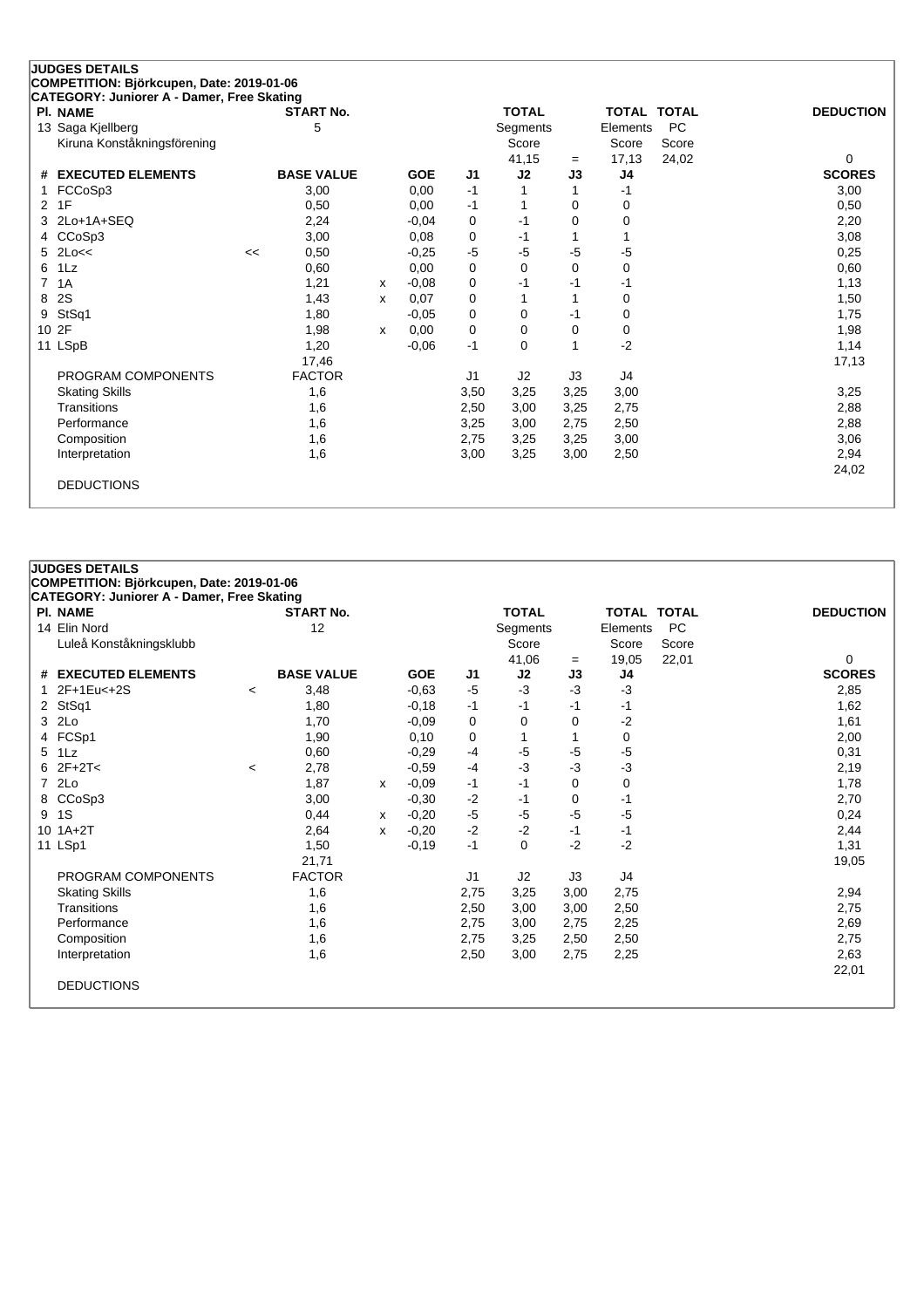| <b>JUDGES DETAILS</b>                      |                          |                   |              |            |                |              |                          |                    |           |                  |
|--------------------------------------------|--------------------------|-------------------|--------------|------------|----------------|--------------|--------------------------|--------------------|-----------|------------------|
| COMPETITION: Björkcupen, Date: 2019-01-06  |                          |                   |              |            |                |              |                          |                    |           |                  |
| CATEGORY: Juniorer A - Damer, Free Skating |                          |                   |              |            |                |              |                          |                    |           |                  |
| <b>PI. NAME</b>                            |                          | <b>START No.</b>  |              |            |                | <b>TOTAL</b> |                          | <b>TOTAL TOTAL</b> |           | <b>DEDUCTION</b> |
| 15 Evelina Brandell                        |                          | 7                 |              |            |                | Segments     |                          | Elements           | <b>PC</b> |                  |
| Luleå Konståkningsklubb                    |                          |                   |              |            |                | Score        |                          | Score              | Score     |                  |
|                                            |                          |                   |              |            |                | 40,49        | $=$                      | 15,66              | 25,83     | 1                |
| <b>EXECUTED ELEMENTS</b><br>#              |                          | <b>BASE VALUE</b> |              | <b>GOE</b> | J <sub>1</sub> | J2           | J3                       | J4                 |           | <b>SCORES</b>    |
| CSp1<br>$\mathbf{1}$                       |                          | 1,40              |              | $-0,14$    | $-1$           | $-1$         | $-1$                     | $-1$               |           | 1,26             |
| 2Lo<br>2                                   |                          | 1,70              |              | 0,17       | 1              |              |                          |                    |           | 1,87             |
| 3<br>1A                                    |                          | 1,10              |              | 0,00       | $\mathbf 0$    | $\Omega$     | 0                        | 0                  |           | 1,10             |
| 2F<br>4                                    |                          | 1,80              |              | $-0.09$    | $-1$           | -1           | 0                        | 0                  |           | 1,71             |
| 1A<br>5                                    |                          | 1,10              |              | 0.03       | 0              |              | $\Omega$                 | 0                  |           | 1,13             |
| StSq1<br>6                                 |                          | 1,80              |              | $-0.23$    | 0              | 0            | -3                       | $-2$               |           | 1,57             |
| $2F+2T<$                                   | $\,<\,$                  | 3,06              | $\mathsf{x}$ | $-0,81$    | $-5$           | $-4$         | $-5$                     | $-4$               |           | 2,25             |
| FSSp<br>8                                  |                          | 0,00              |              | 0,00       | --             | --           | $\overline{\phantom{a}}$ | --                 |           | 0,00             |
| 2S+1Eu<+2S<br>9                            | $\prec$                  | 3,28              | x            | $-0,33$    | $-2$           | $-2$         | $-3$                     | $-3$               |           | 2,95             |
| 2Lo<<br>10                                 | $\overline{\phantom{a}}$ | 1,41              | $\mathsf{x}$ | $-0.64$    | $-5$           | $-5$         | $-5$                     | $-5$               |           | 0,77             |
| CCoSp1V<br>11                              | $\vee$                   | 1,50              |              | $-0,45$    | $-3$           | $-3$         | $-3$                     | $-3$               |           | 1,05             |
|                                            |                          | 18,15             |              |            |                |              |                          |                    |           | 15,66            |
| PROGRAM COMPONENTS                         |                          | <b>FACTOR</b>     |              |            | J <sub>1</sub> | J2           | J3                       | J4                 |           |                  |
| <b>Skating Skills</b>                      |                          | 1,6               |              |            | 3,25           | 3,50         | 2,75                     | 3,25               |           | 3,19             |
| Transitions                                |                          | 1,6               |              |            | 3,25           | 3,50         | 2,50                     | 3,00               |           | 3,06             |
| Performance                                |                          | 1,6               |              |            | 3,50           | 3,25         | 3,00                     | 2,75               |           | 3,13             |
| Composition                                |                          | 1,6               |              |            | 3,50           | 3,50         | 3,50                     | 3,00               |           | 3,38             |
| Interpretation                             |                          | 1,6               |              |            | 3,50           | 3,75         | 3,25                     | 3,00               |           | 3,38             |
|                                            |                          |                   |              |            |                |              |                          |                    |           | 25,83            |
| <b>DEDUCTIONS</b>                          |                          |                   |              |            |                |              |                          |                    |           |                  |
| Fall: 1                                    |                          |                   |              |            |                |              |                          |                    |           |                  |

| CATEGORY: Juniorer A - Damer, Free Skating |         |                   |   |            |                          |                |      |                    |           |                  |
|--------------------------------------------|---------|-------------------|---|------------|--------------------------|----------------|------|--------------------|-----------|------------------|
| PI. NAME                                   |         | <b>START No.</b>  |   |            |                          | <b>TOTAL</b>   |      | <b>TOTAL TOTAL</b> |           | <b>DEDUCTION</b> |
| 16 Sandra Eriksson                         |         |                   |   |            |                          | Segments       |      | Elements           | <b>PC</b> |                  |
| Örnsköldsviks Konståkningsklubb            |         |                   |   |            |                          | Score          |      | Score              | Score     |                  |
|                                            |         |                   |   |            |                          | 39,95          | $=$  | 18,23              | 22,72     |                  |
| # EXECUTED ELEMENTS                        |         | <b>BASE VALUE</b> |   | <b>GOE</b> | J1                       | J2             | J3   | J4                 |           | <b>SCORES</b>    |
| 12S                                        |         | 1,30              |   | 0,07       | 0                        |                |      | 0                  |           | 1,37             |
| $2Z + 2T$                                  |         | 3,10              |   | 0,00       | 0                        | 0              | 0    | 0                  |           | 3,10             |
| 3 2Lo                                      |         | 1,70              |   | $-0,85$    | $-5$                     | $-5$           | -5   | $-5$               |           | 0,85             |
| $4$ 1A+2T                                  |         | 2,40              |   | $-0.03$    | 0                        | $-1$           | 0    | 0                  |           | 2,37             |
| 5 FCCoSp                                   |         | 0,00              |   | 0,00       | $\overline{\phantom{a}}$ |                |      |                    |           | 0,00             |
| $6$ 2Lo<                                   | $\,<\,$ | 1,41              | х | $-0,29$    | $-2$                     | $-2$           | $-2$ | $-3$               |           | 1,12             |
| 7 2F                                       |         | 1,98              | x | 0,00       | 0                        | 0              | 0    | 0                  |           | 1,98             |
| 8 CCoSp1V                                  | V       | 1,50              |   | $-0,11$    | -1                       | 0              | -1   | -1                 |           | 1,39             |
| 9 StSqB                                    |         | 1,50              |   | $-0,26$    | -1                       | $-2$           | $-2$ | $-2$               |           | 1,24             |
| 10 1A+1Eu+2S                               |         | 3,19              | x | $-0,03$    | 0                        | -1             | 0    | 0                  |           | 3,16             |
| 11 FSSp1                                   |         | 2,00              |   | $-0,35$    | $-2$                     | $-2$           | $-1$ | $-2$               |           | 1,65             |
|                                            |         | 20,08             |   |            |                          |                |      |                    |           | 18,23            |
| PROGRAM COMPONENTS                         |         | <b>FACTOR</b>     |   |            | J <sub>1</sub>           | J <sub>2</sub> | J3   | J4                 |           |                  |
| <b>Skating Skills</b>                      |         | 1,6               |   |            | 3,00                     | 3,00           | 2,75 | 2,75               |           | 2,88             |
| Transitions                                |         | 1,6               |   |            | 3,00                     | 2,75           | 2,75 | 2,50               |           | 2,75             |
| Performance                                |         | 1,6               |   |            | 3,25                     | 3,00           | 2,75 | 2,50               |           | 2,88             |
| Composition                                |         | 1,6               |   |            | 3,25                     | 2,75           | 3,25 | 2,50               |           | 2,94             |
| Interpretation                             |         | 1,6               |   |            | 3,00                     | 2,75           | 3,00 | 2,25               |           | 2,75             |
|                                            |         |                   |   |            |                          |                |      |                    |           | 22,72            |
| <b>DEDUCTIONS</b>                          |         |                   |   |            |                          |                |      |                    |           |                  |
| Fall: 1                                    |         |                   |   |            |                          |                |      |                    |           |                  |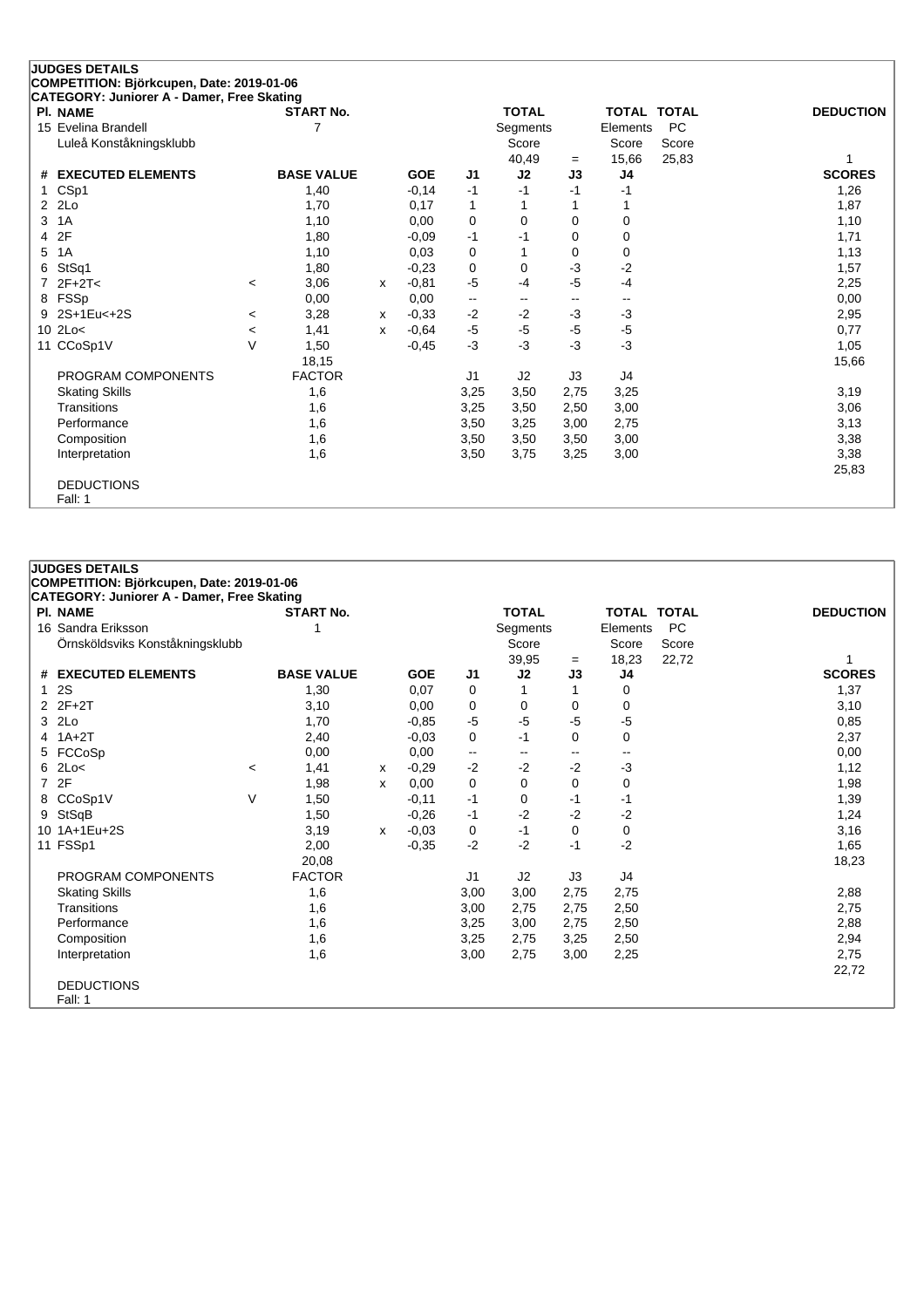| <b>JUDGES DETAILS</b>                      |                                                                                                                                                                                           |                   |              |            |                |              |          |                |           |                  |
|--------------------------------------------|-------------------------------------------------------------------------------------------------------------------------------------------------------------------------------------------|-------------------|--------------|------------|----------------|--------------|----------|----------------|-----------|------------------|
| COMPETITION: Björkcupen, Date: 2019-01-06  |                                                                                                                                                                                           |                   |              |            |                |              |          |                |           |                  |
| CATEGORY: Juniorer A - Damer, Free Skating |                                                                                                                                                                                           |                   |              |            |                |              |          |                |           |                  |
| <b>PI. NAME</b>                            |                                                                                                                                                                                           | <b>START No.</b>  |              |            |                | <b>TOTAL</b> |          | TOTAL TOTAL    |           | <b>DEDUCTION</b> |
| 17 Alva Jönsson                            |                                                                                                                                                                                           | 3                 |              |            |                | Segments     |          | Elements       | <b>PC</b> |                  |
| Konståkningsklubben Iskristallen Sun       |                                                                                                                                                                                           |                   |              |            |                | Score        |          | Score          | Score     |                  |
|                                            |                                                                                                                                                                                           |                   |              |            |                | 35,95        | $=$      | 15,22          | 20,73     | 0                |
| <b>EXECUTED ELEMENTS</b><br>#              |                                                                                                                                                                                           | <b>BASE VALUE</b> |              | <b>GOE</b> | J <sub>1</sub> | J2           | J3       | J <sub>4</sub> |           | <b>SCORES</b>    |
| FCSpB                                      |                                                                                                                                                                                           | 1,60              |              | 0,04       | 0              | 0            |          | 0              |           | 1,64             |
| 1A+1A+SEQ<br>2                             |                                                                                                                                                                                           | 1,76              |              | 0,00       | 0              | $\Omega$     | $\Omega$ | 0              |           | 1,76             |
| 2F<br>3                                    |                                                                                                                                                                                           | 1,80              |              | $-0,41$    | $-2$           | $-3$         | $-2$     | $-2$           |           | 1,39             |
| 1Lz<br>4                                   |                                                                                                                                                                                           | 0,60              |              | $-0,06$    | $-1$           | $-1$         | $-1$     | $-1$           |           | 0,54             |
| LSp1<br>5                                  |                                                                                                                                                                                           | 1,50              |              | $-0,11$    | 0              | $-1$         | $-1$     | $-1$           |           | 1,39             |
| $2Lo+1T$<br>6                              |                                                                                                                                                                                           | 2,10              |              | $-0.04$    | 0              | 0            | 0        | -1             |           | 2,06             |
| 2T<br>7                                    |                                                                                                                                                                                           | 1,43              | $\mathsf{x}$ | $-0,03$    | 0              | $-1$         | $\Omega$ | 0              |           | 1,40             |
| CCoSp1<br>8                                |                                                                                                                                                                                           | 2,00              |              | $-0,20$    | $-2$           | $-2$         | 0        | 0              |           | 1,80             |
| StSqB<br>9                                 |                                                                                                                                                                                           | 1,50              |              | $-0,19$    | $-1$           | $-2$         | $-1$     | -1             |           | 1,31             |
| 10 $2F << e$                               | < <e< td=""><td>0,42</td><td>x</td><td><math>-0,19</math></td><td><math>-5</math></td><td><math>-5</math></td><td><math>-5</math></td><td><math>-5</math></td><td></td><td>0,23</td></e<> | 0,42              | x            | $-0,19$    | $-5$           | $-5$         | $-5$     | $-5$           |           | 0,23             |
| 11 2Lo                                     |                                                                                                                                                                                           | 1,87              | x            | $-0,17$    | $-1$           | $-1$         | $\Omega$ | $-2$           |           | 1,70             |
|                                            |                                                                                                                                                                                           | 16,58             |              |            |                |              |          |                |           | 15,22            |
| PROGRAM COMPONENTS                         |                                                                                                                                                                                           | <b>FACTOR</b>     |              |            | J <sub>1</sub> | J2           | J3       | J <sub>4</sub> |           |                  |
| <b>Skating Skills</b>                      |                                                                                                                                                                                           | 1,6               |              |            | 3,00           | 2,50         | 2,50     | 2,50           |           | 2,63             |
| Transitions                                |                                                                                                                                                                                           | 1,6               |              |            | 2,75           | 2,25         | 2,25     | 2,25           |           | 2,38             |
| Performance                                |                                                                                                                                                                                           | 1,6               |              |            | 3,00           | 2,25         | 2,75     | 2,25           |           | 2,56             |
| Composition                                |                                                                                                                                                                                           | 1,6               |              |            | 3,00           | 2,75         | 2,75     | 2,50           |           | 2,75             |
| Interpretation                             |                                                                                                                                                                                           | 1,6               |              |            | 3,00           | 2,50         | 2,75     | 2,25           |           | 2,63             |
|                                            |                                                                                                                                                                                           |                   |              |            |                |              |          |                |           | 20,73            |
| <b>DEDUCTIONS</b>                          |                                                                                                                                                                                           |                   |              |            |                |              |          |                |           |                  |
|                                            |                                                                                                                                                                                           |                   |              |            |                |              |          |                |           |                  |

| COMPETITION: Björkcupen, Date: 2019-01-06         |                                                                               |                       |            |      |      |                                            |      |                |                                                                         |
|---------------------------------------------------|-------------------------------------------------------------------------------|-----------------------|------------|------|------|--------------------------------------------|------|----------------|-------------------------------------------------------------------------|
|                                                   |                                                                               |                       |            |      |      |                                            |      |                |                                                                         |
| <b>CATEGORY: Juniorer A - Damer, Free Skating</b> |                                                                               |                       |            |      |      |                                            |      |                | <b>DEDUCTION</b>                                                        |
|                                                   |                                                                               |                       |            |      |      |                                            |      |                |                                                                         |
|                                                   |                                                                               |                       |            |      |      |                                            |      |                |                                                                         |
|                                                   |                                                                               |                       |            |      |      |                                            |      |                | 3                                                                       |
| # EXECUTED ELEMENTS                               | <b>BASE VALUE</b>                                                             |                       | <b>GOE</b> | J1   | J2   | J3                                         | J4   |                | <b>SCORES</b>                                                           |
| 2Lz                                               | 2,10                                                                          |                       | $-1,05$    | -5   | $-5$ | -5                                         | $-5$ |                | 1,05                                                                    |
| 2 CCoSp4                                          | 3,50                                                                          |                       | $-0.53$    | $-2$ | -1   | -1                                         | $-2$ |                | 2,97                                                                    |
| 3 2F                                              | 1,80                                                                          |                       | $-0.90$    | $-5$ | $-5$ | -5                                         | -5   |                | 0,90                                                                    |
| 4 2T                                              | 1,30                                                                          |                       | 0,00       | 0    | 0    | 0                                          | 0    |                | 1,30                                                                    |
| 5 SSp2                                            | 1,60                                                                          |                       | $-0.08$    | $-1$ | 0    | -1                                         | 0    |                | 1,52                                                                    |
| 6 2F                                              | 1,80                                                                          |                       | $-0.90$    | $-5$ | $-5$ | -5                                         | -5   |                | 0,90                                                                    |
| 7 StSqB                                           | 1,50                                                                          |                       | $-0,11$    | 0    | $-2$ | 0                                          | -1   |                | 1,39                                                                    |
| 8 2Lo+1A+SEQ                                      | 2,46                                                                          | x                     | $-0,13$    | 0    | $-1$ | -1                                         | -1   |                | 2,33                                                                    |
| 9 2Lo                                             | 1,87                                                                          | x                     | $-0.04$    | 0    | -1   | 1                                          | $-1$ |                | 1,83                                                                    |
| 10 1Lz                                            | 0.66                                                                          | x                     | $-0,18$    | $-3$ | $-3$ | -3                                         | $-3$ |                | 0,48                                                                    |
| 11 FCCoSpB                                        | 1,70                                                                          |                       | $-0,38$    | $-2$ | $-2$ | $-2$                                       | $-3$ |                | 1,32                                                                    |
|                                                   | 20,29                                                                         |                       |            |      |      |                                            |      |                | 15,99                                                                   |
| PROGRAM COMPONENTS                                | <b>FACTOR</b>                                                                 |                       |            | J1   | J2   | J3                                         | J4   |                |                                                                         |
| <b>Skating Skills</b>                             | 1,6                                                                           |                       |            | 3,25 | 2,50 | 2,75                                       | 2,50 |                | 2,75                                                                    |
| Transitions                                       | 1,6                                                                           |                       |            | 3,00 | 2,25 | 2,50                                       | 2,25 |                | 2,50                                                                    |
| Performance                                       | 1,6                                                                           |                       |            | 3,25 | 2,25 | 2,25                                       | 2,25 |                | 2,50                                                                    |
| Composition                                       | 1,6                                                                           |                       |            | 3,25 | 2,50 | 2,50                                       | 2,50 |                | 2,69                                                                    |
| Interpretation                                    | 1,6                                                                           |                       |            | 3,00 | 2,50 | 3,00                                       | 2,50 |                | 2,75                                                                    |
|                                                   |                                                                               |                       |            |      |      |                                            |      |                | 21,10                                                                   |
| <b>DEDUCTIONS</b>                                 |                                                                               |                       |            |      |      |                                            |      |                |                                                                         |
|                                                   | <b>PI. NAME</b><br>18 Ellinor Löfstedt<br>Idrottsföreningen Castor<br>Fall: 3 | <b>START No.</b><br>4 |            |      |      | <b>TOTAL</b><br>Segments<br>Score<br>34,09 | $=$  | Score<br>15,99 | <b>TOTAL</b><br><b>TOTAL</b><br><b>PC</b><br>Elements<br>Score<br>21,10 |